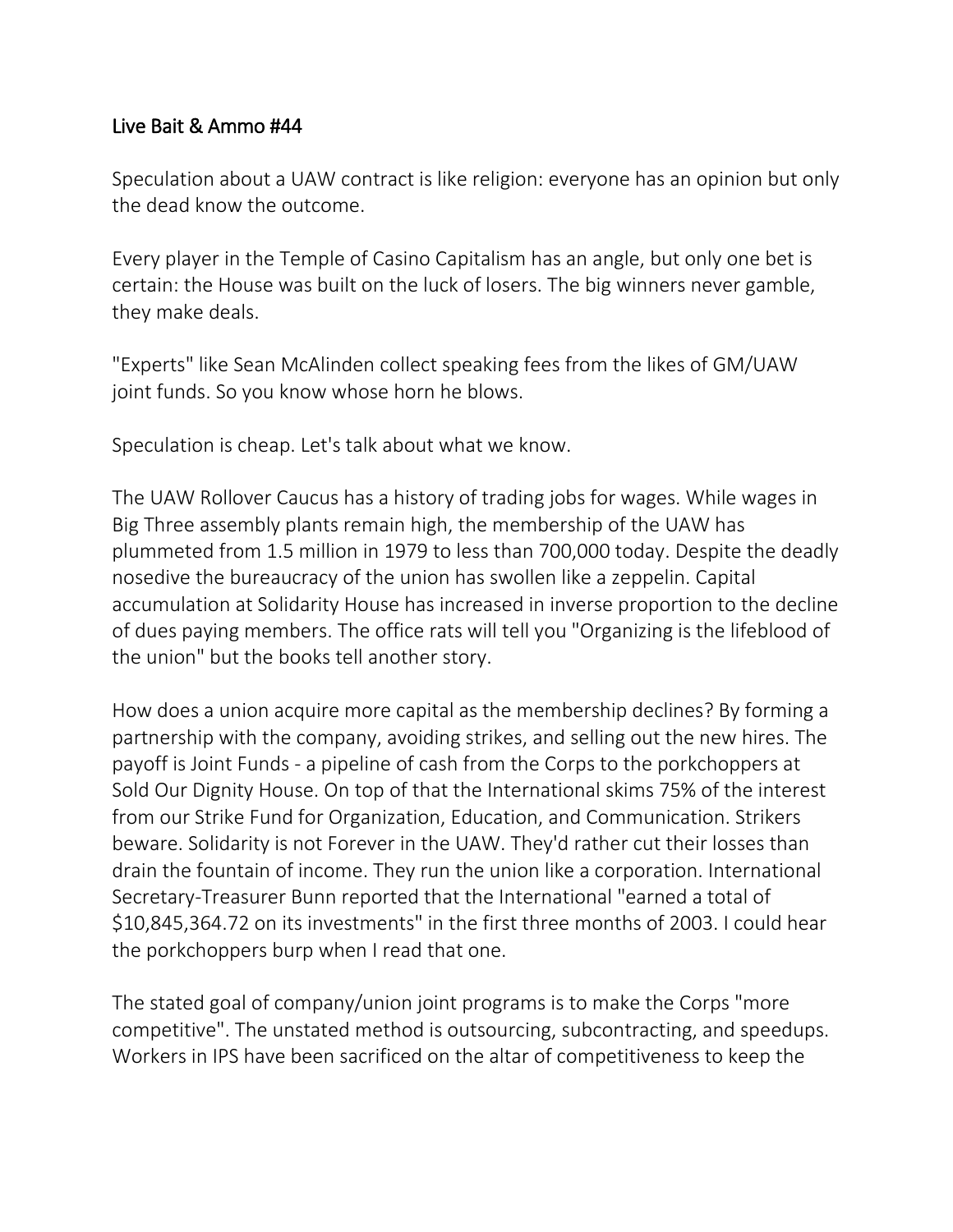gods of capital smiling on assembly factories. The smile is wearing thin. A worker eats and is satisfied, but the gods of capital are always hungry.

Path of Least Resistance

Work outsourced from assembly factories to lower paying parts suppliers is organized by the UAW with the aid of neutrality agreements, and brotherly assistance from the Big Three.

Neutrality and partnership aren't free. The settlement at Johnson Controls last year included a neutrality agreement and a "no strike pledge". Before the ink was dry Bob King, UAW Vice President of Organizing, declared a "partnership" with the company.

A Chrysler plant in New Castle, In., was sold to Metaldyne despite a no sell clause in the contract. The Rollover Caucus negotiated a wage cut of \$10 per hour to ice the deal and win "neutrality" at other Metaldyne facilities.

At American Axle in Three Rivers, Mi., the Rollover Caucus reopened the contract to extend an invitation of a third tier wage to new hires. The members turned it down. So the Rollover Caucus reshuffled and came back with the same old crap in sparkley shrink wrap: wage cuts for new hires and perks for the privileged voters. The Rollover Caucus had learned their lesson. Instead of giving members adequate time to study the new proposal and mount a Vote No campaign, they fast tracked the sellout of the next generation. It worked. The highest paid CEO in Michigan, Dick Dauch, just got richer.

The Rollover Caucus colluded with management to outsource seat covers from Visteon to Johnson Controls where "new" UAW members are paid \$12 per hour. The Rollover Caucus also allowed Visteon to open five new plants at wages far below the Big Three standard.

At a Lear plant in Grand Rapids, Mi., the Rollover Caucus reopened the contract to give the company a wage cut. Lear's second quarter profits were up 22% from last year.

Bloomberg News reported on the UAW strategy: "In seeking to gain members at auto-parts companies, the UAW also accepts lower wages in factories that make lower-profit items such as wire harnesses, rather than insisting on the same wage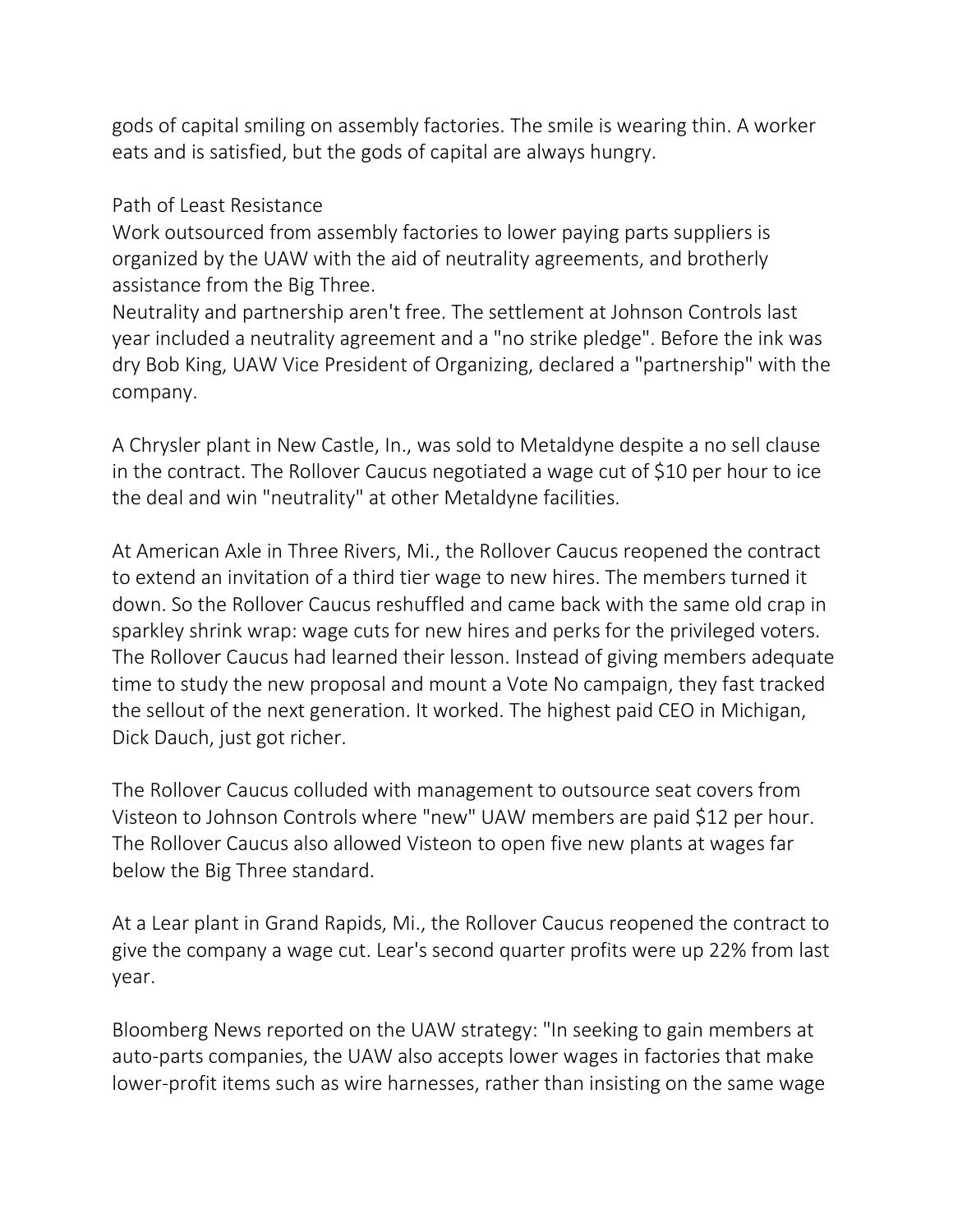scale in every kind of component plants nationwide, said Bob King, the union's organizing director. The UAW had to scrap its strategy of insisting on a single universal wage after Toyota Motor Corp. and other competitors won enough market share to keep the U.S.-based automakers from passing higher wage costs to customers, King said in an interview. "That's reality and we have to deal with it."

No speculation required. The trend is clear. IPS workers can expect to make sacrifices so that wages and benefits can be maintained at the Big Three and Gettelfinger can claim "!Victory!", "!Historic Gains!", "!Job Security!", "!No Takeaways!".

When you spend more time on the golf course than the shop floor, you start to see "reality" through the boss's eyes. Competition not solidarity becomes the paradigm. Foreign transplants do not pay less than their American counterparts. The dull competitive edge of the Big Three is caused by extravagant rewards to CEOs, unjustifiably high profits for the leeches who live off unearned income, lackluster designs, and second rate engineering.

Who needs a union to bargain for lower wages? How are we supposed to cooperate with the bastards who cut our wages, gut our benefits, export our jobs, close our plants, and rob our pensions?

There are more UAW members in IPS than assembly. There is more potential for organizing Independent Parts Suppliers than assembly. But the UAW has become a case study in elitism not equality, fraternity, and solidarity.

The Hand is Quicker than the Eye

Gettelfinger has made Health Care the top priority. Just the facts: COLA Diversion is legalese for money diverted from wages to offset the cost of Health Care.

COLA Diversions for Health Care: 1964.... 2 cents per hour

1967.... 2 1976.... 6 1982.... 16 1984.... 13 1987.... 00 1990.... 14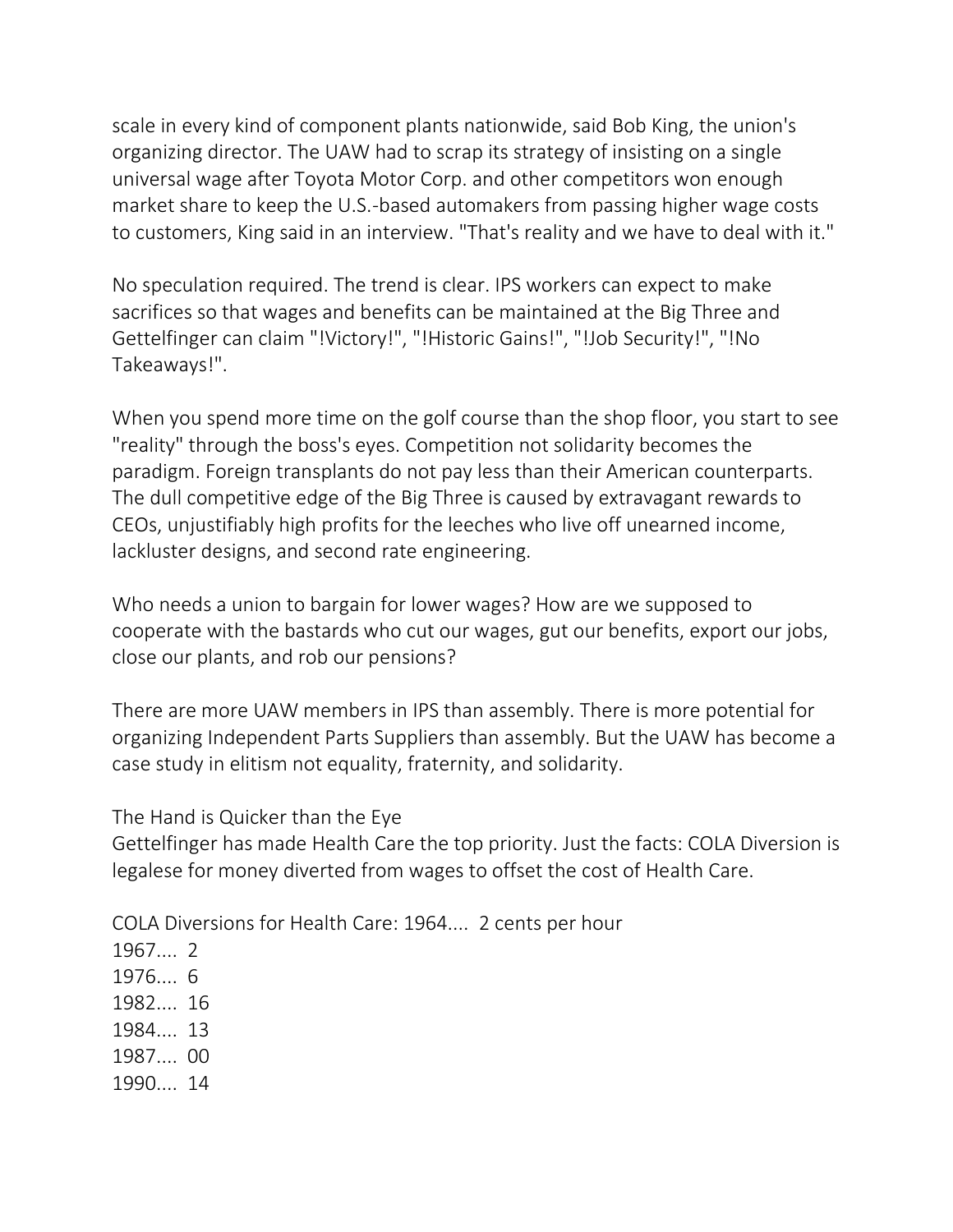1993.... 22 1996.... 2 1999.... 00

Note: all figures are actual, not adjusted for inflation. The accrued value is much higher. Total COLA diversion not adjusted for inflation is 77 cents per hour. For overtime it is \$1.15 not adjusted for inflation. This list of concessions does not include the eight contracts in which Travel COLA was given up. Travel COLA is COLA earned in the last quarter of the contract and conceded to the Corps. Recall what Travel COLA was worth during the inflation of the 1980's? This list also does not account for the concession of withholding health care benefits from new hires, a boon for the company and a slap in the face to solidarity.

In simple English COLA Diversion amounts to a health care premium. Not adjusting for inflation, or accounting for overtime, or calculating Travel COLA concessions, accumulated COLA diversion amounts to a minimum of \$1,500 per year. The real value to the company is much higher. We can expect other such takeaways in drag. When The Finger signals to the company that one area is not open to concession, the unstated message is: Every Thing Else Is Up For Grabs. Hold on to your pants, we're in for another big diversion.

#### Voter Beware

In 1999 UAW members were fast tracked into ratifying a contract that included increased co-pays on Health Care and the unprecedented transfer of pension credits from GM to Delphi, a company that didn't even exist prior to 1999.

A letter in the uncut version of the Delphi contract designated "Not to be Published" stated that International Reps "all of whom worked at Delphi plants or other previously divested businesses when the leave of absence was initiated, would nevertheless continue to be employees of General Motors for purposes of accumulating seniority."

In other words the pensions of International Reps from Delphi plants won't be turned over to Delphi as our pensions were. What was good enough for the peons wasn't good enough for the Royalty of the UAW. Furthermore, "The Parties agreed that these individuals...that hereafter go on leave pursuant to paragraph 109(a) will continue to be treated as part of GM for seniority purposes." That is, future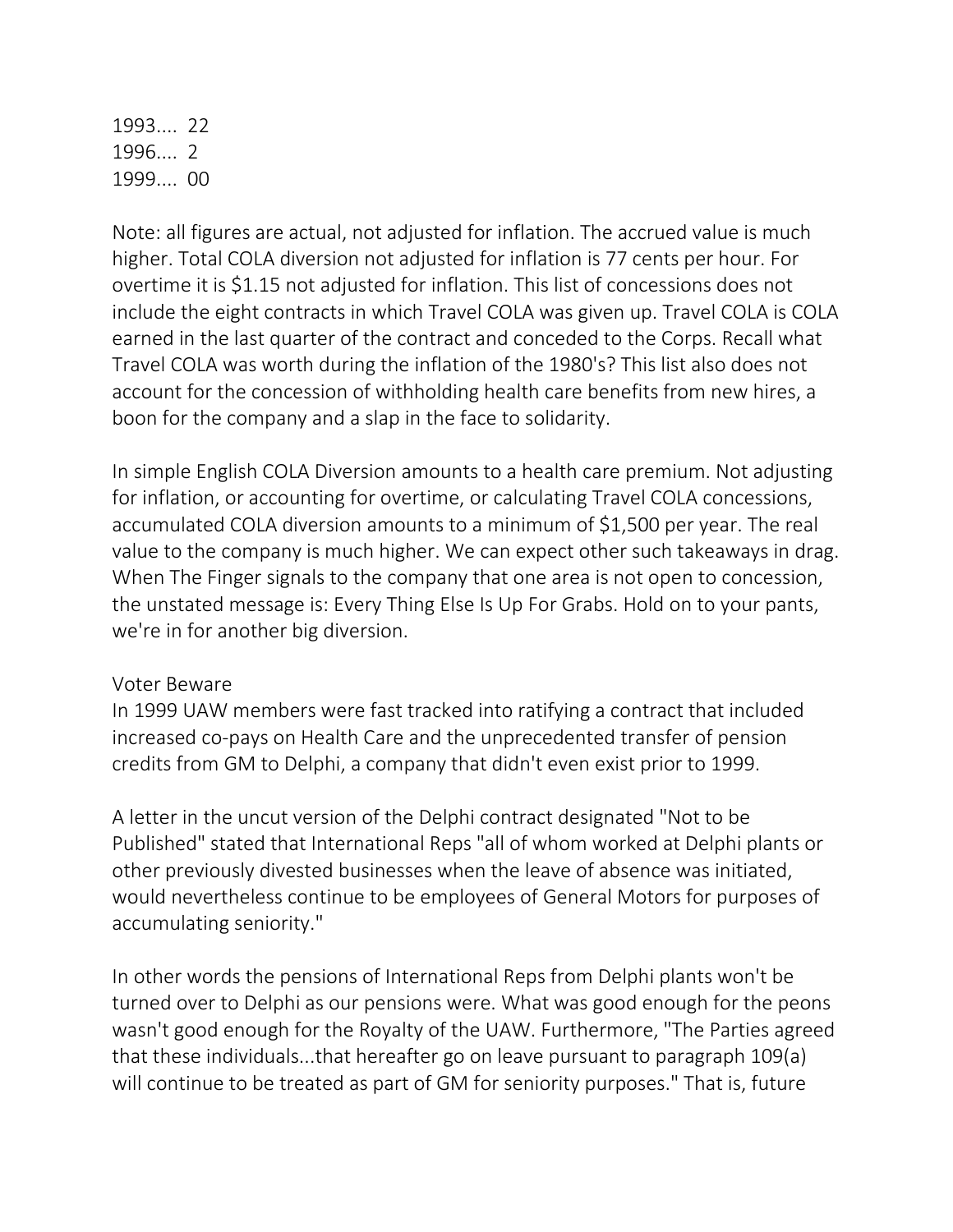appointees to the International will also get the GM pension rather than the Delphi pension.

At the International Executive Board meeting in May 2003, Shoemaker reported that 7,359 members were on "UAW leaves" from GM.

UAW members should demand to see the whole contract not just the Highlights. The internet makes it feasible to provide members with an opportunity to examine the contract in its entirety. Members should also demand adequate time to study and debate the merits of the contract. Fast track ratification is a red flag. Members should Vote NO until they KNOW just what they are voting for. Demand ratification rights that show respect for union members.

### Contract Demands

# #1: Equal Pay and Equal Rights

The defense of new hires and the abolition of temp workers (the Jim Crow section of the UAW) is essential for the preservation of the labor movement. New hires deserve Health Care from day one. Equal pay and equal rights, not concessions, will galvanize the unorganized.

### #2: Pension

Gettelfinger has endorsed laws that would permit reduced funding levels for pension plans based on studies that show blue collar workers die younger. If we can expect a shorter life span because of the work we do, 25 and out, not reduced funding, is in order. The Rollover Caucus insists that lump sum payments negotiated from one contract to the next are better for retirees than COLA on pension. In that case defense of new hires and pension protection go hand in hand. The security of our retirement can be measured by the strength of the membership we leave behind. Equal pay for equal work. All temps should be made permanent with full seniority from the date of hire. No UAW member should ever be deprived of health insurance. Dignity is not negotiable.

The International staff has COLA on pensions and special supplements to guard against social security age creep. We want the same protections. Like Dave Yettaw always said, "If it's good for the top floor, it's good for the shop floor."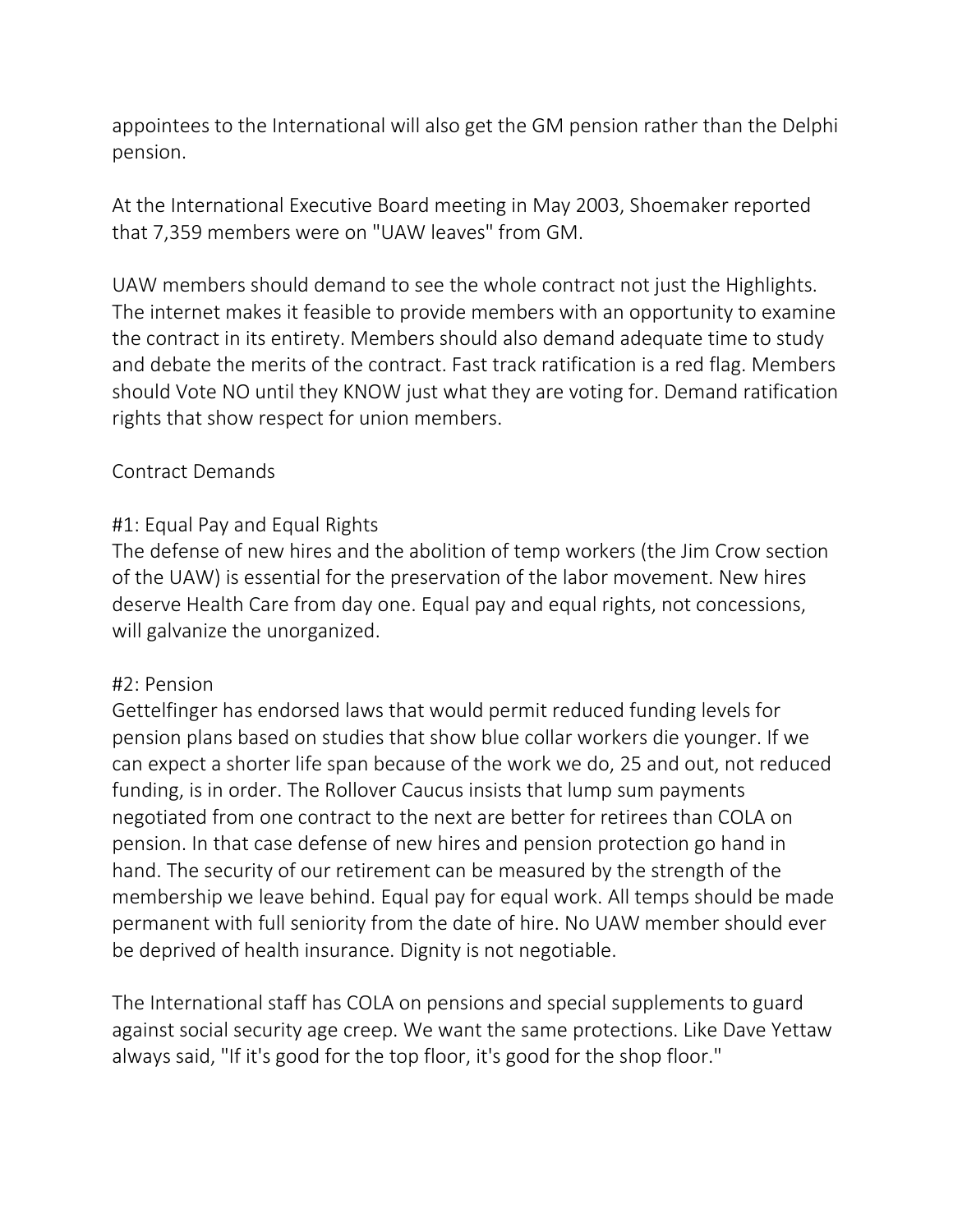#### #3: Benefits

Health Care without Mental Health Parity is a prescription for discrimination.

Furthermore, the current system of different options for different regions is unequal, unjust, and counterproductive to the movement for universal health care. UAW members deserve a single payer health care plan just like the International staff. We want Blue Cross with 100% reimbursement just like the International staff.

A COLA diversion of .25 cents would amount to \$10 per week at straight time and a minimum \$520 premium payment per year on top of what we have already given up.

The corporations say they can't afford health care benefits, but nineteen cents for every hour worked goes into joint funds, plus the overtime stipend which can amount to as much as five dollars per hour. There are hundreds of millions of dollars available. These funds are part of our collective bargaining agreement. Instead of soft jobs for union cronies and monuments to jointness, the money could be used for health care. The money could be used to ensure our retirement package would not include escalating co-pays. The money is there and they owe it to us.

### #4: Outsourcing

Job Security agreements in UAW contracts have more loopholes than a tax attorney's code of ethics. Rick Haglund reported in the Grand Rapids Press 5/21/03: "Last year, 7,500 U.S. hourly workers retired or otherwise left General Motors Corporation, but only 800 were hired."

Is that a Secure Employment Level [SEL] for UAW members, or a prepaid funeral arrangement? There were 44,000 UAW members at Delphi in 1999. There are less than 30,000 today. At that rate the only UAW members who will be left at Delphi in a decade will be International staff "accumulating seniority" at GM.

We should demand that the Big Three can only outsource to suppliers where wages and benefits are equal to the Big Three and the workers are unionized. We should demand a National Pattern Contract for all autoworkers, not just the elite members of the Big Three. That effort should begin by maintaining pattern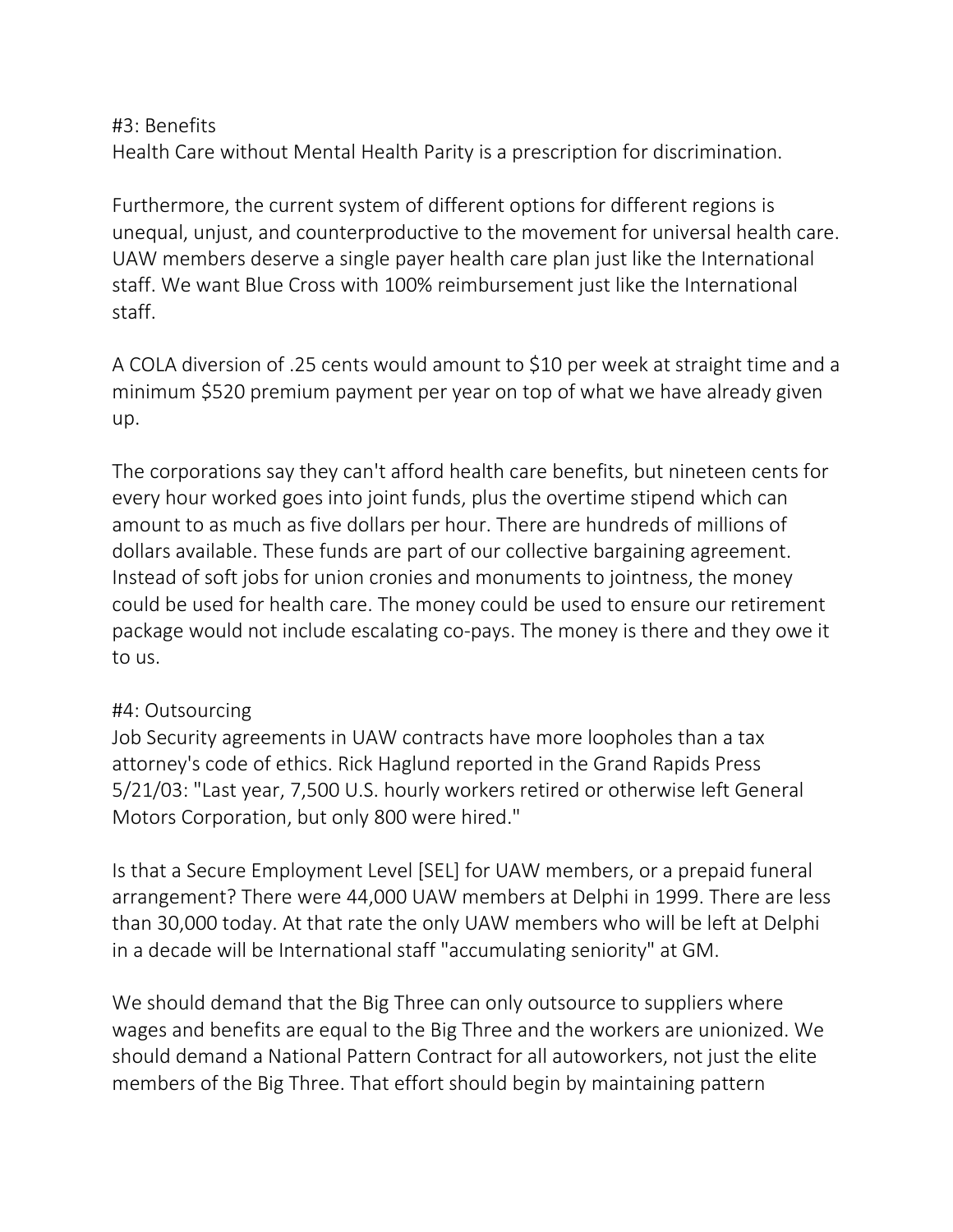agreements at the spinoffs, Delphi, Visteon, and American Axle. We should work toward a common expiration date and a pattern agreement for all autoworkers. Our strength is in solidarity, not competition and concession.

### #5: Raises

If CEO's can be rewarded for failure, workers can be rewarded for success. Raises should keep pace with productivity gains. We've earned it. 3% is a minimum expectation. COLA should not "travel" or be "diverted" or rolled over in any other confounded language.

### #6: Vacation

Canadians, Europeans, and Japanese earn higher wages and more vacation time than Americans. Let's get competitive and match them time for time and dime for dime.

# #7: Solidarity

We should demand that all Local agreements be ratified before the National is ratified in order to maximize leverage at each Local Bargaining unit. We should discourage competition between Locals and enforce Article 19 Section 6 of the UAW Constitution which prohibits Locals from undermining superior contracts with sweetheart deals.

# #8: Right to Strike

The right to strike is sacred. We should never give up the right to strike or the right to bear arms. We should expand the right to strike during the term of the agreement to include outsourcing and plant closings. Union members are on the front lines of the War against Workers. We must fight to save our own jobs and the jobs of the next generation of American autoworkers.

# #9: A Strong Union

Our goal for this contract is not for a nickel here and a dime there. Our goal is a strong democratic union that will fight back for workers' rights, even those who haven't been hired yet. Our goal is a union that will challenge the status quo. We are sick and tired of one health care program for the loafers and another for workers; one education for the loafers and another for workers; tax breaks for the loafers and cuts in social programs for workers; golden parachutes for the loafers